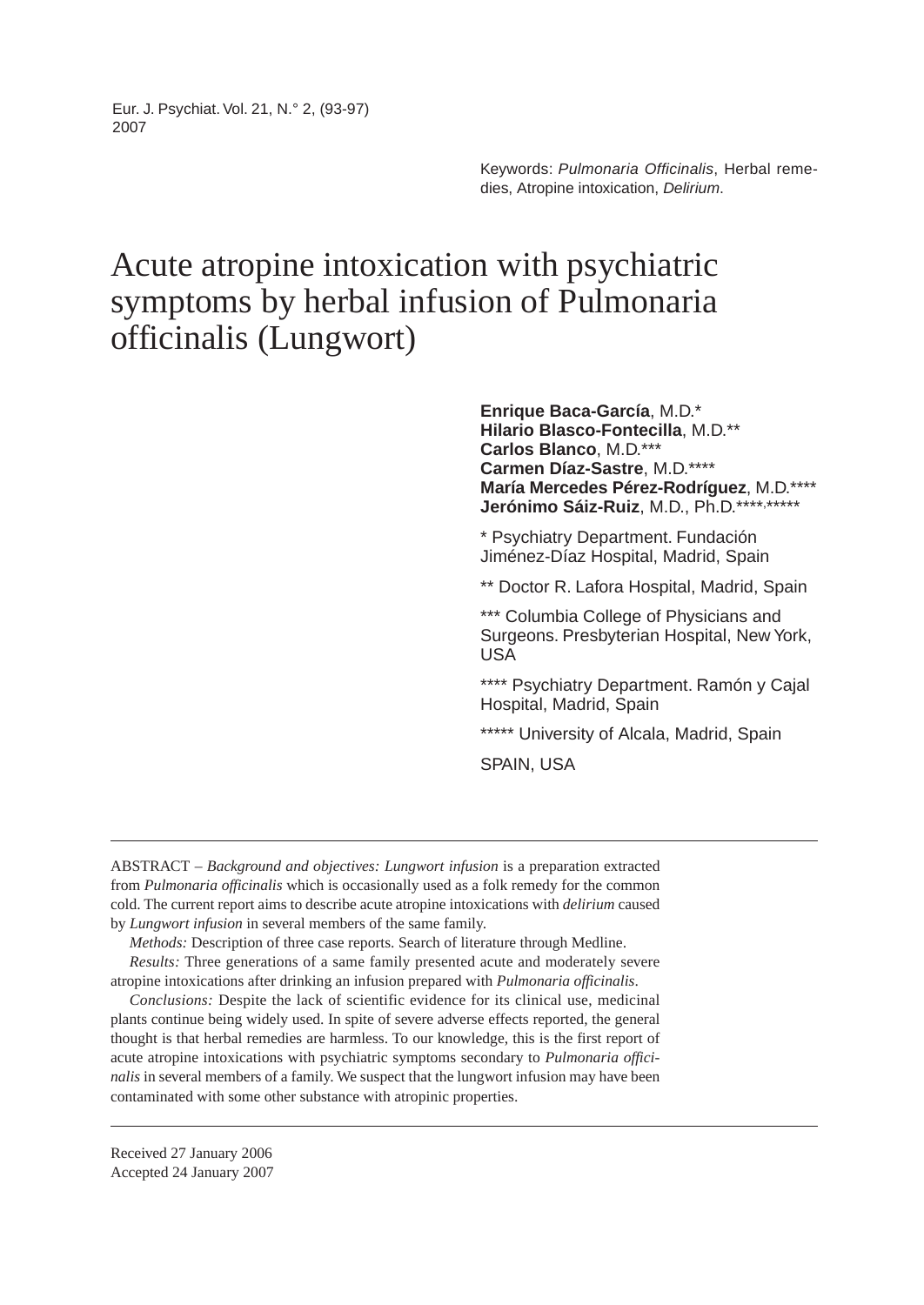## **Introduction**

It has been estimated that at least 3-4% of the population in Western countries use herbal remedies for therapeutic purposes<sup>1</sup>. Spending on herbal products in the United Kingdom amounts to £40 million a year, mainly from self prescription<sup>2</sup>. Recently, Ang-Lee, Moss & Yuan<sup>3</sup> recommended patients should be asked routinely about use of herbal remedies prior to surgery, basing their recommendation in the observation that 70% of patients failed to disclose such use in their study. We suggest this recommendation to be extended to patients who attend Accident and Emergency facilities and we here present a series of case vignettes in which three members of the same family manifested both somatic and psychiatric symptoms consistent with atropine intoxication after consuming an herbal infusion made with *Pulmonaria Officinalis*.

#### **Case reports**

## Case 1: The grandfather

The grandfather, aged 76, suffered from two similar attacks of 'anticholinergic symptoms' shortly after taking an infusion of *Pulmonaria Officinalis* to treat a cold. Each episode lasted approximately 24 hours. Symptoms included intense mouth dryness, mydriasis, dizziness, paresis of lower extremities and urinary retention. During the episodes the patient engaged in repetitive behaviors and experienced disorientation, visual hallucinations, dysarthria and impairments in immediate and recent memory. He was initially diagnosed with new onset vascular dementia due to his age and prior history of hypertension.

#### Case 2: The daughter

The daughter, aged 42, suffered from dry mouth, blurred vision and urinary retention two hours after drinking an infusion derived from *Pulmonaria officinalis*. These symptoms were followed by intense anxiety, palpitations and mydriasis. The episode was diagnosed as a non-specific anticholinergic reaction, and the source of the intoxication was not identified despite extensive history taking. A correct diagnosis was only possible when the clinical episodes both her father and daughter were suffering were reported and linked with hers.

#### Case 3: The granddaughter

The 14-year-old granddaughter began to experience atropine symptoms two hours after the first infusion of *Pulmonaria Officinalis* was taken for treating a common cold. She started complaining of blurred vision and dry mouth, followed by urinary retention. Over the next five hours, during which she took two more glasses of the infusion, she became disoriented and experienced psychomotor agitation and visual hallucinations. Physical examination revealed mild tachycardia, dryness of skin, and non-reactive mydriasis. No other abnormalities on physical exam or laboratory tests -including urine toxicology- were found. The fact that she went on drinking the infusion allowed us to find the source of intoxication and retrospectively diagnose the other cases. She was admitted to hospital and recovered quickly using supportive measures. The family members stated that they did not mention the infusion intake because they thought "a natural remedy could never do harm".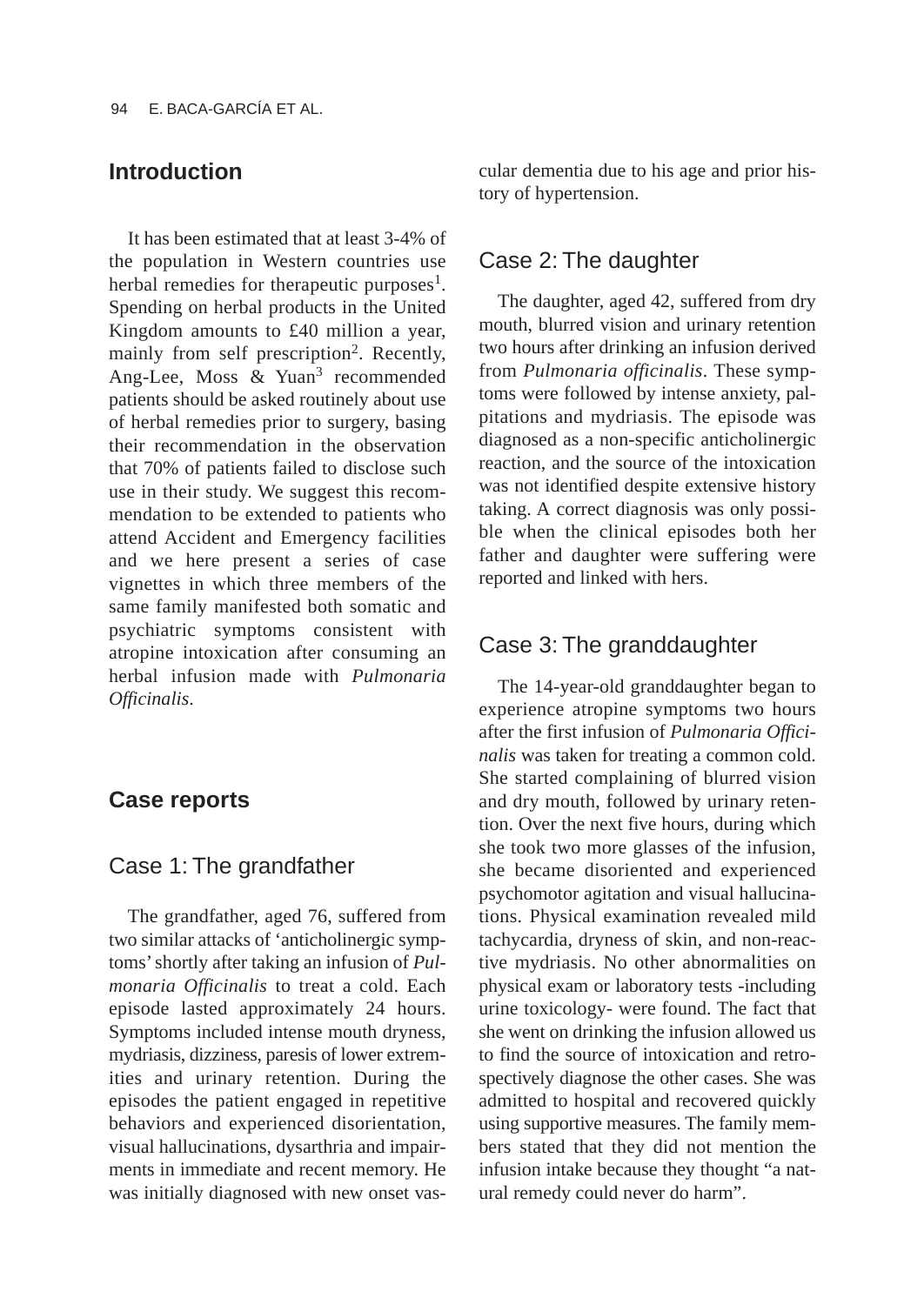## **Discussion**

Atropine intoxication is potentially lethal. In the most severe cases differential diagnosis with acute psychosis must be made. The diagnosis is based on clinical symptoms resulting from the inhibition of muscarinic cholinergic neurotransmission. The signs and symptoms can be stated according to the atropine equivalent dose<sup>4</sup> (see Table I). The most common signs and symptoms are flushing, dryness of skin and mucous membranes, mydriasis with loss of accommodation, altered mental status and fever. Additional manifestations include sinus tachycardia, decreased bowel sounds, functional ileum, urinary retention, hypertension, tremulousness, myoclonic jerking. Recognized central atropinic effects include ataxia, disorientation, short-term memory loss, confusion, hallucinations (visual and auditory), psychosis, agitated delirium, seizures (rarely), coma, respiratory failure and cardiovascular collapse. Commonly prescribed medications and herbal remedies with anticholinergic properties are listed in Table  $II<sup>5</sup>$ . In 1998, the Toxic Exposure Surveillance System (US) reported 1,025 anticholinergic plant exposures; 36% resulted in moderate-to-major toxicity but no deaths were reported<sup>5</sup>.

Table I

|  | Signs and symptoms of anticholinergic poisoning according to the atropine equivalent dose <sup>4</sup> . |  |  |
|--|----------------------------------------------------------------------------------------------------------|--|--|
|  |                                                                                                          |  |  |

| Dose                | <b>Effects</b>                                                                                                                                                                                                                                    |
|---------------------|---------------------------------------------------------------------------------------------------------------------------------------------------------------------------------------------------------------------------------------------------|
| $0.5$ mg            | Slight decrease of heart rate; certain mouth dryness; inhibition of sweating.                                                                                                                                                                     |
| 1.0 <sub>mg</sub>   | Definite mouth dryness; thirst; increased heart rate, occasionally preceded by decreased<br>heart rate; mild pupillary dilation.                                                                                                                  |
| $2.0 \,\mathrm{mg}$ | Fast heart rate; palpitations; remarkable mouth dryness; dilated pupils; close vision somew-<br>hat blurry.                                                                                                                                       |
| $5.0$ mg            | All the symptoms mentioned above but in remarkable degree; difficulty speaking and swa-<br>llowing; restlessness and fatigue; cephalalgia; dry and hot skin; difficulty urinating; decreased<br>intestinal peristaltism.                          |
| $10.0 \text{ mg}$   | All the symptoms mentioned above but in even more remarkable degree; fast and weak<br>pulse; nearly obliterated iris; very blurry vision; reddened, hot, and dry skin; ataxia; restlessness<br>and excitation; hallucinations and delirium; coma. |

Table II

Medications and plants with anticholinergic properties<sup>5</sup>.

- Anticholinergics: Atropine, Scopolamine, Benztropine, Trihexyphenidyl.
- Antihistamines: Chlorpheniramine, Cyproheptadine, Doxylamine, Hydroxyzine, Dimenhydrinate, Diphenhydramine, Doxylamine, Meclizine, Promethazine.
- Antipsychotics: Chlorpromazine, Clozapine, Mesoridazine, Olanzapine, Quetiapine, Thioridazine.
- Antispasmodics: Clidinium, Dicyclomine, Hyoscyamine, Oxybutynin, Propantheline.
- Cyclic antidepressants: Amitriptyline, Amoxapine, Clomipramine, Desipramine, Doxepin, Imipramine, Nortriptyline, Protriptyline.
- Mydriatics: Cyclopentolate, Homatropine, Tropicamide.
- Plants: *Amanita muscaria, Amanita pantherina, Arctium lappa, Atropa belladonna, Cestrum nocturnum, Datura suaveolens, Datura stramonium, Hyoscyamus Níger, Lantana camara, Solanum carolinensis, Solanum dulcamara, Solanum pseudocapsicum, Slanum tuberosum*.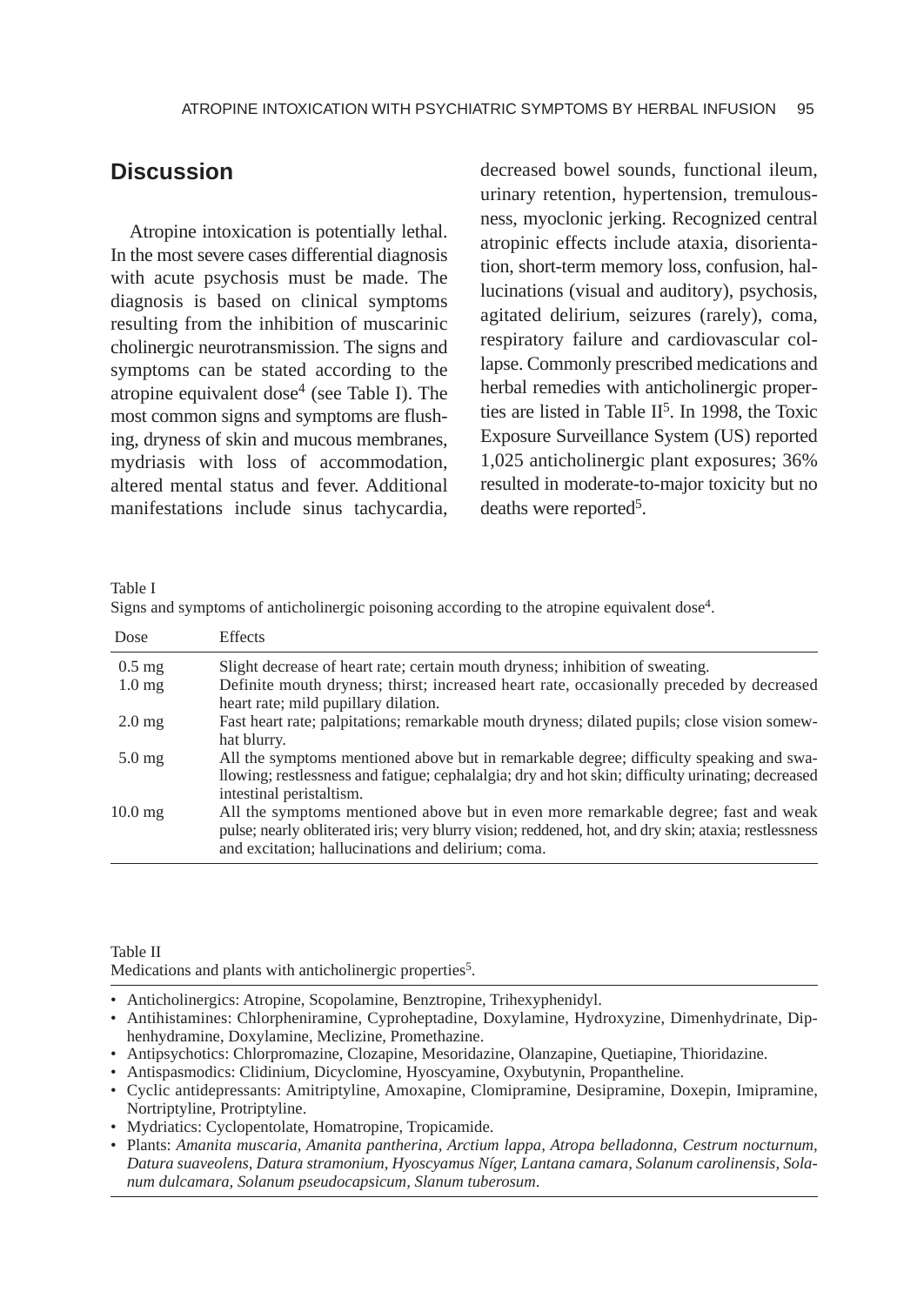*Lungwort* infusion is a preparation extracted from *Pulmonaria Officinalis* which is sometimes used as a folk remedy for the common cold and other medical problems6,7. The *lungworts* are the genus *Pulmonaria* of flowering plants in the family *Boraginaceae*, native to Europe and western Asia. Lungworts are perennial herbs that form clumps or rosettes. They are covered in hairs of varied length and stiffness, and sometimes also bear glands. The underground parts consist of a slowly creeping rhizome with adventitious roots. Flowering stems are unbranched, rough, covered with bristly hairs, usually not exceeding 25-30 cm, with a few exceptions (*P. mollis, P. vallarsae*). The silvery-white spots on the leaves were thought to resemble lungs. The color of the flower in bud is often pink, which then changes to violet or blue as the flower matures $8$ .

To our knowledge, the current paper appears to be the first report of atropine intoxication secondary to *Lungwort* infusion. There are no reports in the literature suggesting that *Pulmonaria officinalis* itself has atropinic properties. We suspect that the lungwort infusion may have been contaminated with some other substance with atropinic properties. Similar cases of anticholinergic intoxications due to contamination of herbal infusions have been reported. For example, Hsu *et al*. <sup>9</sup> reported seven cases of anticholinergic poisoning from a herbal preparation (Paraguay tea) contaminated with belladonna alkaloids. What struck us most was to find out there were almost no scientific references regarding *Pulmonaria Officinalis* or Lungwort –only 10 references in Medline– while the information on nonscientific webs was overwhelming.

In recent times there has been an increase in the use of 'alternative remedies'2,3. There is a growing risk of intoxication due to their inner pharmacological properties, the potential presence of contaminating substances or interactions with other medications. This may result in novel clinical presentations, thus complicating the diagnosis of otherwise recognizable syndromes. In addition, most herbal remedies available in the developed countries are sold as food supplements $10$ , thus evading thorough regulation of their quality and safety. Moreover, as in the cases reported, the general population may not consider them as either medication or as potentially toxic. Accidental or deliberate intoxication is one of the more frequent presentations to Accident and Emergency Departments. Up to 5% of patients presenting to an emergency department have taken an overdose, and the drugs taken most often include non-therapeutic substances like herbal products<sup>11</sup>. Unfortunately, many doctors have little knowledge of alternative medicine, and therefore diagnoses and treatment may be inappropriate. Increased attention in medical curricula, awareness of toxicity of natural medicines and systematic inclusion of questions about alternative treatments in the clinical history are necessary to minimize the risk of negative outcomes associated with the use of complementary or alternative remedies<sup>2,10,11</sup>.

One limitation of the present report is the fact that the presence of belladonna alkaloids in urine samples was not investigated, as was done in other case reports $9,12$ .

### **References**

1. Eisenberg DM, Kessler RC, Foster C, Norlock FE, Calkins DR, Delbanco TL. Unconventional medicine in the United States. Prevalence, costs, and patterns of use. N Engl J Med 1993; 328 (4): 246-252.

2. Vickers A, Zollman C. ABC of complementary medicine. Herbal medicine. BMJ 1999; 319 (7216): 1050-1053.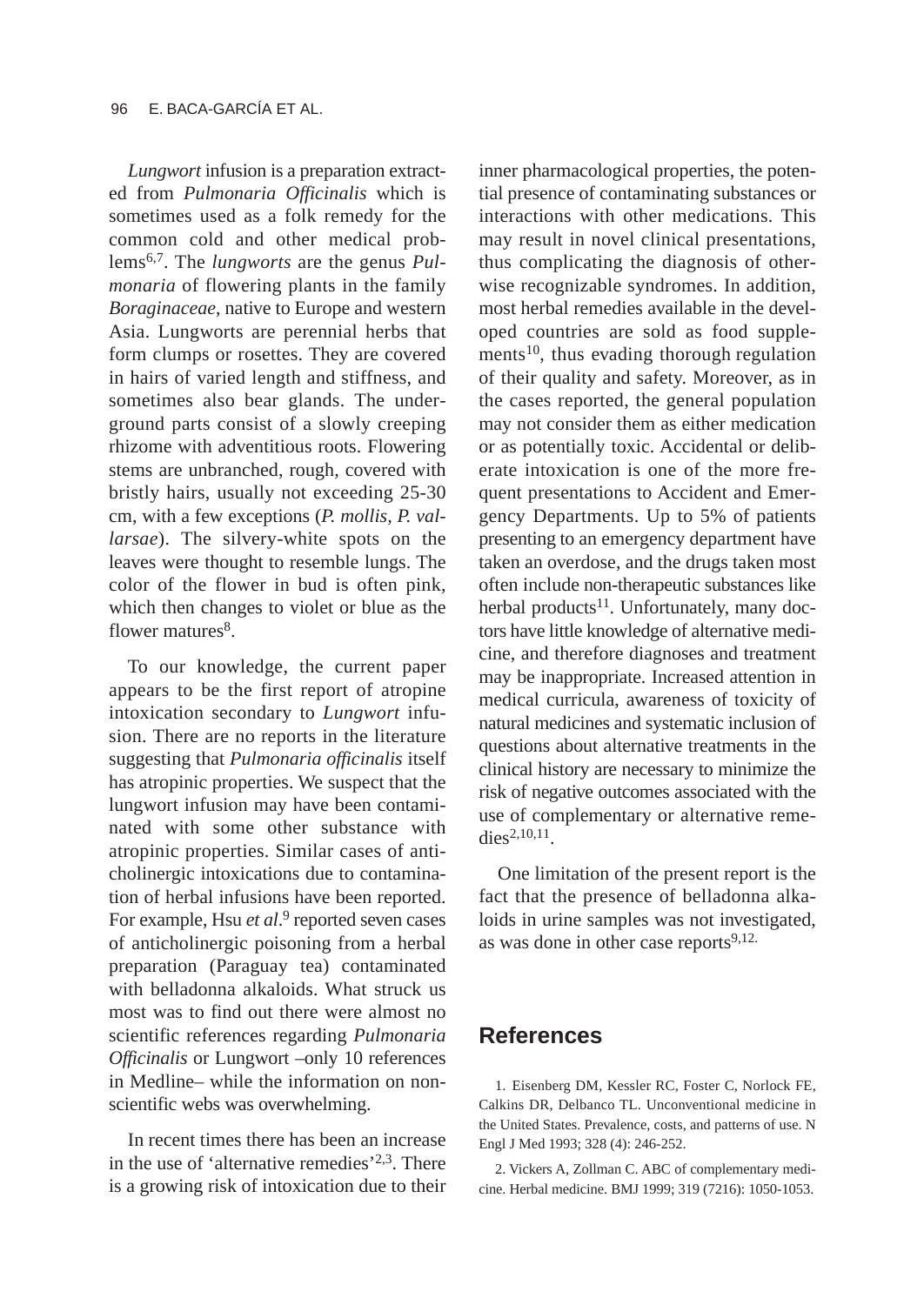3. Ang-Lee MK, Moss J, Yuan CS. Herbal medicines and perioperative care. JAMA 2001; 286 (2): 208-216.

4. Brown JH, Taylor P. Agonistas y antagonistas de los receptores muscarínicos. In: Hardman JG, Limbird LE, Goodman, Gilman A, editors. Goodman & Gilman's Las bases farmacológicas de la terapéutica, ed 10; New York: McGraw-Hill; 2003. pp. 162-181.

5. Bruns JJ. Toxicity, Anticholinergic. eMedicine Journal 2001; 2 (6): 1-9.

6. Chevallier. A. The Encyclopedia of Medicinal Plants. London: Dorling Kindersley; 1996.

7. Ivanova D, Gerova D, Chervenkov T, Yankova T. Polyphenols and antioxidant capacity of Bulgarian medicinal plants. J Ethnopharmacol 2005; 96 (1-2): 145-150.

8. Wikipedia contributors. Lungwort. Wikipedia, The Free Encyclopedia; 2006. Available at: http://en.wikipedia. org/w/index.php?title=Lungwort&oldid=91286877 [accessed 18 December 2006]

9. Hsu CK, Leo P, Shastry D, Meggs W, Weisman R, Hoffman RS. Anticholinergic poisoning associated with herbal tea. Arch Intern Med 1995; 155 (20): 2245-2248.

10. Ernst E. Herbal medicines: Where is the evidence? BMJ 2000; 321 (7258): 395-396.

11. Fatovich DM. Emergency medicine. BMJ 2002; 324 (7343): 958-962.

12. Nogue S, Pujol L, Sanz P, de la Torre R. Datura stramonium poisoning. Identification of tropane alkaloids in urine by gas chromatography-mass spectrometry. J Int Med Res 1995; 23 (2): 132-137.

Address for correspondence: Dr. Enrique Baca García Psychiatry Department. Hospital Fundación Jiménez-Díaz, Avda. Reyes Católicos, 2 28040 Madrid, Spain. Telephone/fax: +34 915504987 e-mail: ebacgar2@yahoo.es